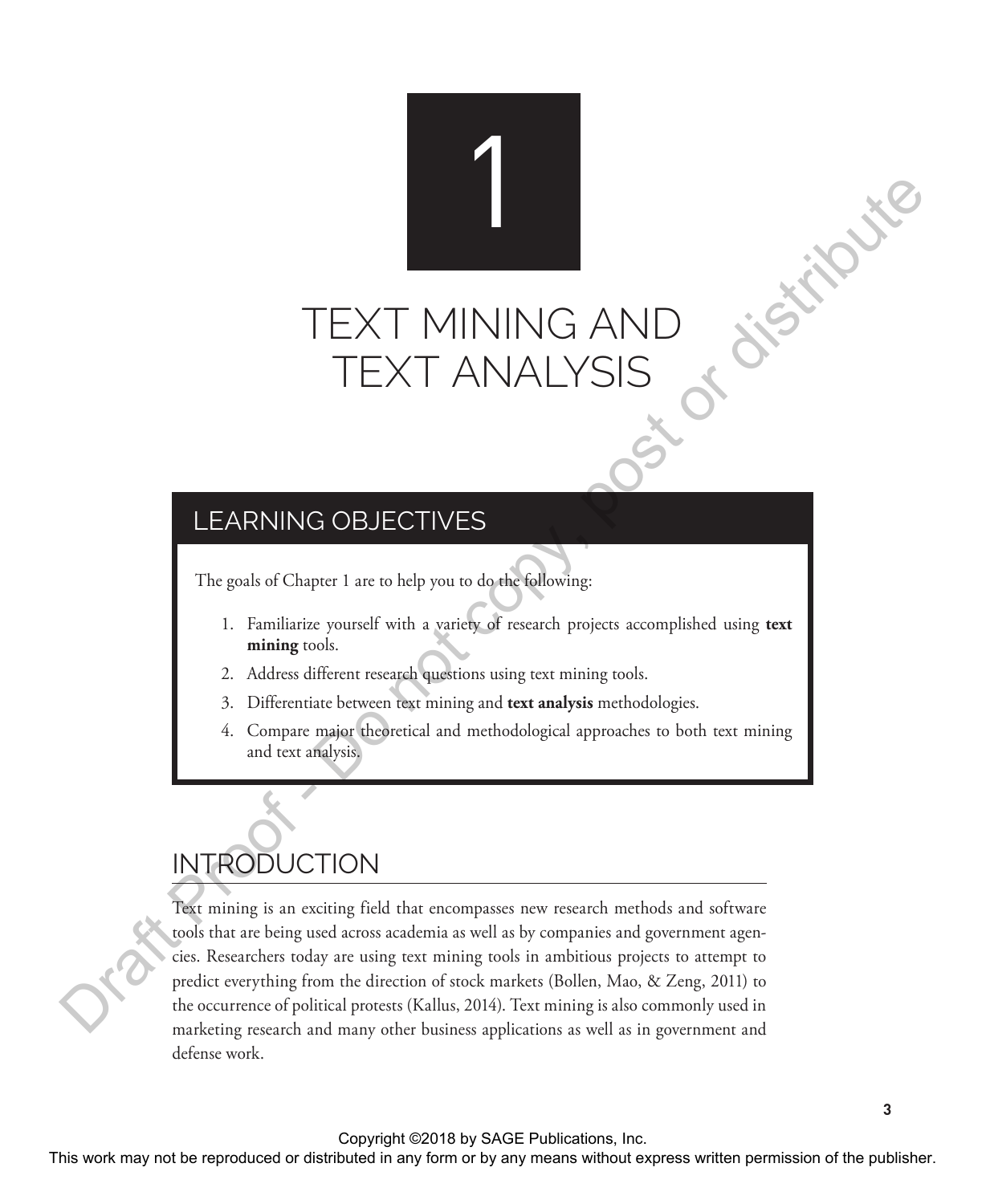Over the past few years, text mining has started to catch on in the social sciences, in academic disciplines as diverse as anthropology (Acerbi, Lampos, Garnett, & Bentley, 2013; Marwick, 2013), communications (Lazard, Scheinfeld, Bernhardt, Wilcox, & Suran, 2015), economics (Levenberg, Pulman, Moilanen, Simpson, & Roberts, 2014), education (Evison, 2013), political science (Eshbaugh-Soha, 2010; Grimmer & Stewart, 2013), psychology (Colley & Neal, 2012; Schmitt, 2005), and sociology (Bail, 2012; Heritage & Raymond, 2005; Mische, 2014). Before social scientists began to adapt text mining tools to use in their research, they spent decades studying transcribed interviews, newspaper articles, speeches, and other forms of textual data, and they developed sophisticated text analysis methods that we review in the chapters in Part IV. So while text mining is a relatively new interdisciplinary field based in computer science, text analysis methods have a long history in the social sciences (see Roberts, 1997).

Text mining processes typically include information retrieval (methods for acquiring texts) and applications of advanced statistical methods and **natural language processing (NLP)** such as part-of-speech tagging and syntactic parsing. Text mining also often involves named entity recognition (NER), which is the use of statistical techniques to identify named text features such as people, organizations, and place names; **disambiguation**, which is the use of contextual clues to decide where words refer to one or another of their multiple meanings; and **sentiment analysis**, which involves discerning subjective material and extracting attitudinal information such as sentiment, opinion, mood, and emotion. These techniques are covered in Parts III and V of this book. Text mining also involves more basic techniques for acquiring and processing data. These techniques include tools for **web scraping** and **web crawling**, for making use of dictionaries and other lexical resources, and for processing texts and relating words to texts. These techniques are covered in Parts II and III. EXERATION THE SPOTLIGHT Results, and solven a substituted in any form or by any form of the reproduced in a substituted in a substituted in a substitute of the publisher and the publisher and the publisher of the publishe

# **RESEARCH IN THE SPOTLIGHT**

#### Predicting the Stock Market With Twitter

Bollen, J., Mao, H., & Zeng, X.-J. (2011). Twitter mood predicts the stock market. *Journal of Computational Science*, *2*(1), 1–8.

The computer scientists Bollen, Mao, and Zeng asked whether societies can experience mood states that affect their collective decision making, and by extension whether the public mood is correlated

or even predictive of economic indicators. Applying sentiment analysis (see Chapter 14) to large-scale Twitter feeds, Bollen and colleagues investigated whether measurements of collective mood states are correlated to the value of the Dow Jones Industrial Average over time. They analyzed the text content of daily Twitter feeds using OpinionFinder, which measures positive versus negative mood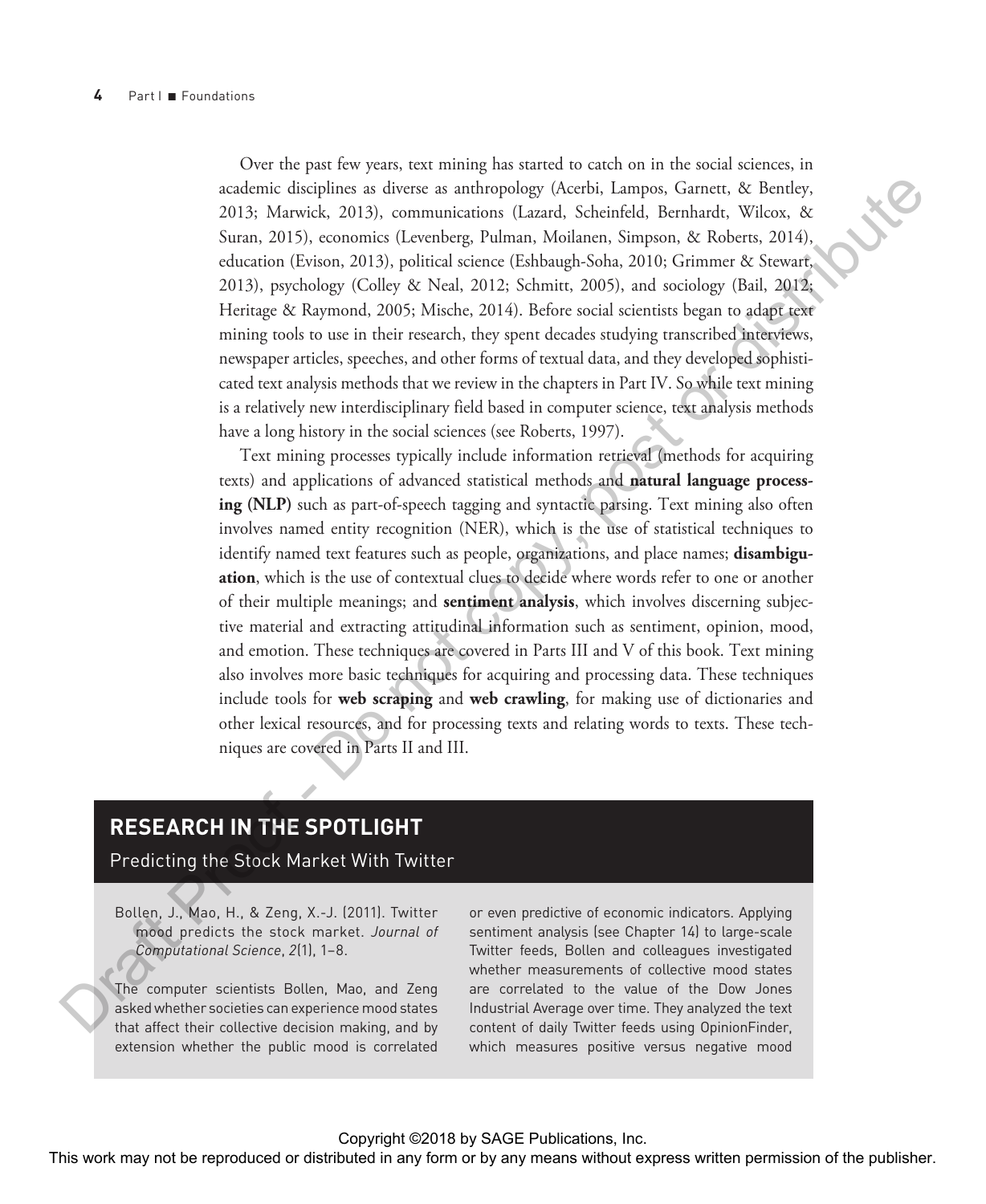and Google Profile of Mood States to measure mood in terms of six dimensions (calm, alert, sure, vital, kind, and happy). They also investigated the hypothesis that public mood states are predictive of changes in Dow Jones Industrial Average closing values, finding that the accuracy of stock market predictions can be significantly improved by the inclusion of some specific public mood dimensions but not others.

Specialized software used:

OpinionFinder http://mpqa.cs.pitt.edu/opinionfinder

Text analysis involves systematic analysis of word use patterns in texts and typically combines formal statistical methods and less formal, more humanistic interpretive techniques. Text analysis arguably originated as early as the 1200s with the Dominican friar Hugh of Saint-Cher and his team of several hundred fellow friars who created the first biblical **concordance**, or cross-listing of terms and concepts in the Bible. There is also evidence of European inquisitorial church studies of newspapers in the late 1600s, and the first well-documented quantitative text analysis was performed in Sweden in the 1700s when the Swedish state church analyzed the symbology and ideological content of popular hymns that appeared to challenge church orthodoxy (Krippendorff, 2013, pp. 10–11). The field of text analysis expanded rapidly in the 20th century as researchers in the social sciences and humanities developed a broad spectrum of techniques for analyzing texts, including methods that relied heavily on human interpretation of texts as well as formal statistical methods. Systematic quantitative analysis of newspapers was performed in the late 1800s and early 1900s by researchers including Speed (1893), who showed that in the late 1800s New York newspapers had decreased their coverage of literary, scientific, and religious matters in favor of sports, gossip, and scandals. Similar text analysis studies were performed by Wilcox (1900), Fenton (1911), and White (1924), all of whom quantified newspaper space devoted to different categories of news. In the 1920s through 1940s, Lasswell and his colleagues conducted breakthrough **content analysis** studies of political messages and propaganda (e.g., Lasswell, 1927). Lasswell's work inspired large-scale content analysis projects including the **General Inquirer project** at Harvard, which is a lexicon attaching syntactic, semantic, and pragmatic information to part-of-speech tagged words (Stone, Dunphry, Smith, & Ogilvie, 1966). med Organic United States in the results of the results of the results of the results of the results of the results of the results of the results of the results of the results of the publisher. By any important the publis

While text mining's roots are in computer science and the roots of text analysis are in the social sciences and humanities, today, as we will see throughout this textbook, the two fields are converging. Social scientists and humanities scholars are adapting text mining tools for their research projects, while text mining specialists are investigating the kinds of social phenomena (e.g., political protests and other forms of collective behavior) that have traditionally been studied within the social sciences.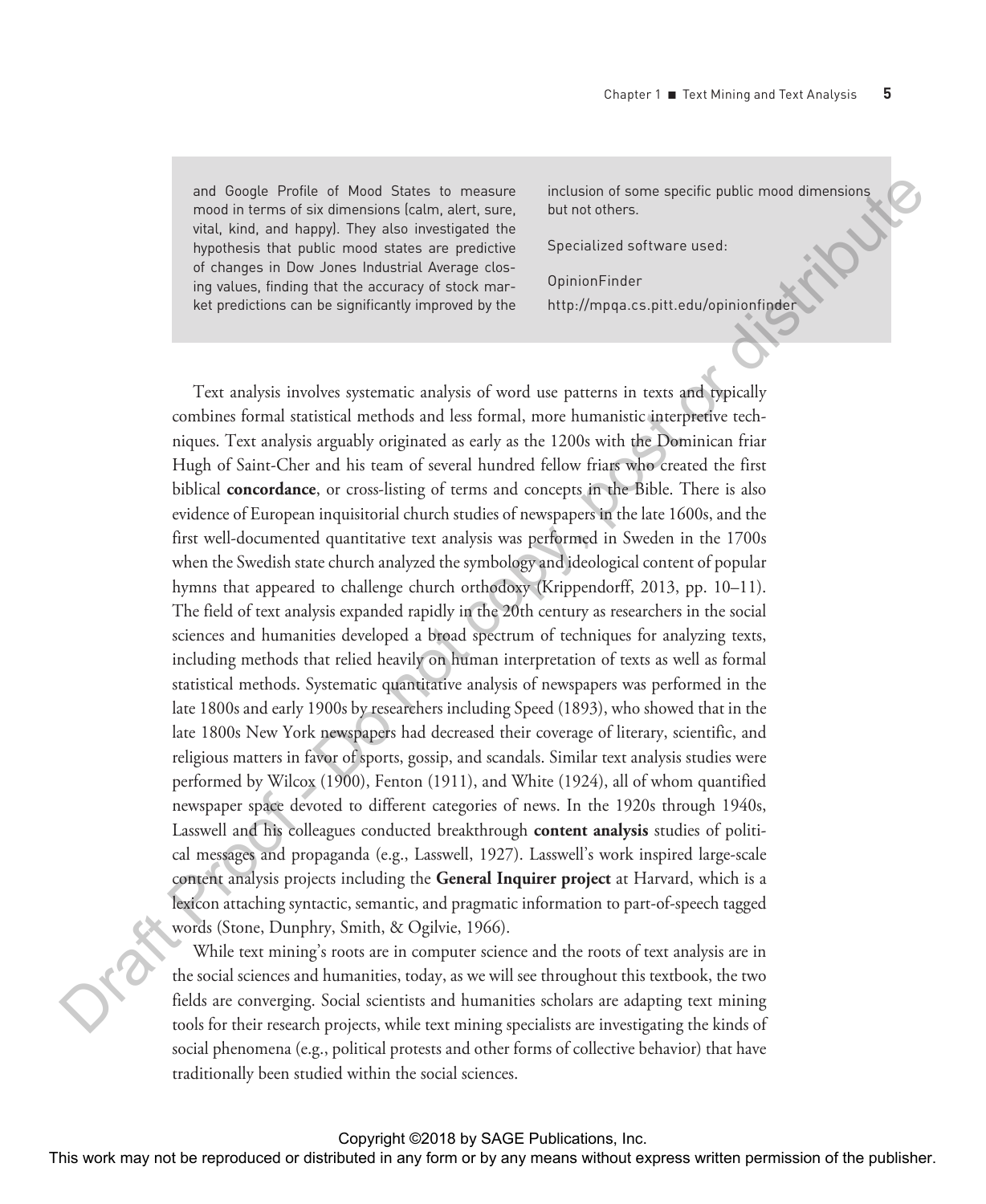# SIX APPROACHES TO TEXT ANALYSIS

The field of text mining is divided mainly in terms of different methodologies, while the field of text analysis can be divided into several different approaches that are each based on a different way of theorizing language use. Before discussing some of the special challenges associated with using online data for social science research, next we review six of the most prominent approaches to text analysis. As we will see, many researchers who work with these approaches are finding ways to make use of the new text mining methodologies and tools that are covered in Parts II, III, and V. These approaches include **conversation analysis**, analysis of **discourse positions**, **critical discourse analysis (CDA)**, content analysis, **Foucauldian analysis**, and analysis of texts as social information. These approaches use different logical strategies and are based on different theoretical foundations and philosophical assumptions (discussed in Chapter 4). They also operate at different levels of analysis (micro, meso, and macro) and employ different selection and sampling strategies (see Chapter 5).

#### **Conversation Analysis**

Conversation analysts study everyday conversations in terms of how people negotiate the meaning of the conversation in which they are participating and the larger discourse of which the conversation is a part. Conversation analysts focus not only on what is said in daily conversations but also on how people use language pragmatically to define the situations in which they find themselves. These processes go mostly unnoticed until there is disagreement as to the meaning of a particular situation. An example of conversation analysis is the educational researcher Evison's (2013) study of "academic talk," which used corpus linguistic techniques (see Appendix F) on both a corpus of 250,000 words of spoken academic discourse and a benchmark corpus of casual conversation to explore conversational turn openings. The corpus of academic discourse included 13,337 turns taken by tutors and students in a range of social interactions. In seeking to better understand the unique language of academia and of specific academic disciplines, Evison identified six items that have a particularly strong affinity with the turn-opening position (*mhm, mm, yes, laughter, oh, no*) as key characteristics of academic talk. The Find of restriction continue to be finded in to represent different methodologies, while the field of recent any form or be forical into second different appears that are each bustic published in any means where the r

Further examples of conversation analysis research include studies of conversation in educational settings by O'Keefe and Walsh (2012); in health care settings by Heath and Luff (2000), Heritage and Raymond (2005), and Silverman (2016); and in online environments among Wikipedia editors by Danescu-Niculescu-Mizil, Lee, Pang, and Kleinberg (2012). O'Keefe and Walsh's 2012 study combined corpus linguistics and conversation analysis methodologies to analyze higher education small-group teaching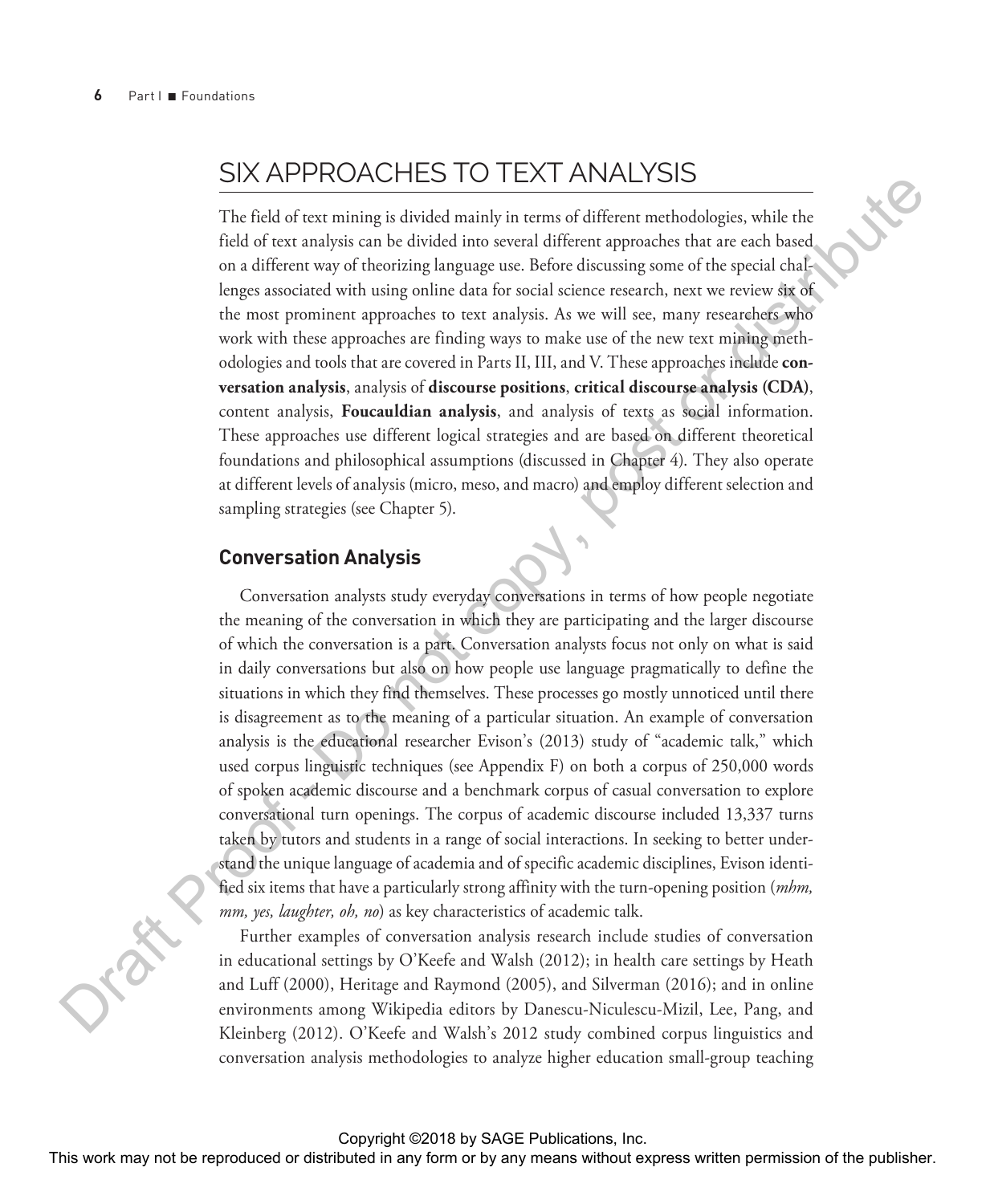sessions. Their data are from a 1-million-word corpus, the Limerick–Belfast Corpus of Academic Spoken English (LIBEL CASE). Danescu-Niculescu-Mizil and colleagues (2012) analyzed signals manifested in language in order to learn about roles, status, and other aspects of groups' interactional dynamics. In their study of Wikipedians and of arguments before the U.S. Supreme Court, they showed that in group discussions, power differentials between participants are subtly revealed by the degree to which one individual immediately echoes the linguistic style of the person to whom they are responding. They proposed an analysis framework based on linguistic coordination that can be used to shed light on power relationships and that works consistently across multiple types of power, including more static forms of power based on status differences and more situational forms in which one individual experiences a type of dependence on another.

Hakimnia and her colleagues' (2015) conversation analysis of transcripts of calls to a telenursing site in Sweden used a comparative research design (see Chapter 5). The study's goal was to analyze callers' reasons for calling and the outcome of the calls in terms of whether men and women received different kinds of referrals. The researchers chose to randomly sample 800 calls from a corpus of over 5,000 total calls that had been recorded at a telenursing site in Sweden over a period of 11 months. Callers were informed about the study in a prerecorded message and consented to participate, while the nurses were informed verbally about the study. The first step in the analysis of the final sample of 800 calls was to create a matrix (see Chapter 5 and Appendices C and D), including information on each caller's gender, age, fluency or nonfluency in Swedish as well as the outcome of the call (whether callers were referred to a general practitioner). The researchers found that men, and especially fathers, received more referrals to general practitioners than did women. The most common caller was a woman fluent in Swedish (64%), and the least likely caller was a man nonfluent in Swedish (3%). All in all, 70% of the callers were women. When the calls concerned children, 78% of the callers were female. Based on these results, the researchers concluded that it is important that telenursing not become a "feminine" activity, only suitable for young callers fluent in Swedish. Given the telenurses' gatekeeping role, there is a risk that differences on this first level of health care could be reproduced throughout the whole health care system. of Academic System English (10EEL CASE). Dansens-New finding colules are propriated in any form or any form or by Wingeless and order appoint the publisher and or distributed in any form or distributed in any form or by a

#### **Analysis of Discourse Positions**

Analyzing discourse positions is an approach to text analysis that allows researchers to reconstruct communicative interactions through which texts are produced and in this way gain a better understanding of their meaning from their author's viewpoint. Discourse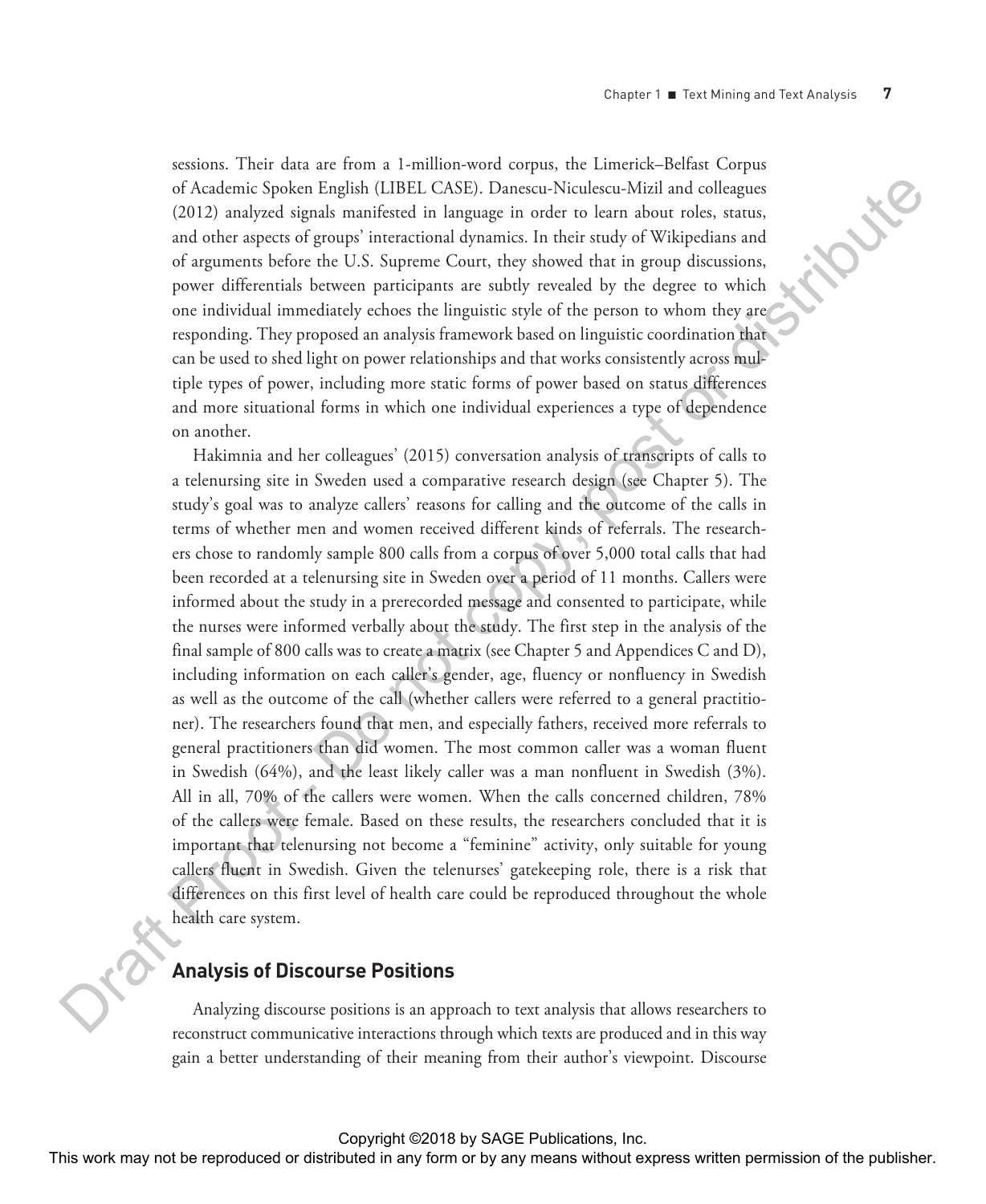positions are understood as typical discursive roles that people adopt in their everyday communication practices, and the analysis of discourse positions is a way of linking texts to the social spaces in which they have emerged. An example of contemporary discourse position research is Bamberg's (2004) study of the "small stories" told by adolescents and postadolescents about their identities. Bamberg's 2004 study is informed by theories of human development and of narrative (see Chapter 10). His texts are excerpts of transcriptions from a group discussion among five 15-year-old boys telling a story about a female student they all know. The group discussion was conducted in the presence of an adult moderator, but the data were collected as part of a larger project in which Bamberg and his colleagues collected journal entries and transcribed oral accounts from 10-, 12-, and 15-year-old boys in one-on-one interviews and group discussions. Although the interviews and groups discussions were open-ended, they all focused on the same list of topics, including friends and friendships, girls, the boys' feelings and sense of self, and their ideas about adulthood and future orientation. Bamberg and his team analyzed the transcripts line by line, coding instances of the boys positioning themselves relative to each other and to characters in their stories. Constrainting the rest or distributed in a may be reproduced or the rest or distributed in any form or between  $\sim$  positive permitted in any form or by any means weaker and the publisher. This means weaker or produced in

Edley and Wetherell's (1997, 2001; Wetherell & Edley, 1999) studies of masculine identity formation are similar to Bamberg's study in that they also focus on stories people tell themselves and others in ordinary everyday conversations. Edley and Wetherell studied a corpus of men's talk on feminism and feminists to identify patterns and regularities in their accounts of feminism and in the organization of their rhetoric. Their samples of men included a sample of white, middle-class 17- to 18-year-old school students and a sample of 60 interviews with a more diverse sample of older men aged 20 to 64. The researchers identified two "interpretative repertoires of feminism and feminists," which set up a "Jekyll and Hyde" binary and "positioned feminism along with feminists very differently as reasonable versus extreme" (Edley & Wetherell, 2001, p. 439).

In the end, analysis of discourse positions is for the most part a qualitative approach to text analysis that relies almost entirely on human interpretation of texts (see Hewson, 2014). Appendix D includes a list of contemporary qualitative data analysis software (QDAS) packages that can be used to organize and code the kinds of text corpora analyzed by Bamberg, Edley, Wetherell, and other researchers working in this tradition.

#### **Critical Discourse Analysis**

CDA involves seeking the presence of features from other discourses in the text or discourse to be analyzed. CDA is based on Fairclough's (1995) concept of "intertextuality," which is the idea that people appropriate from discourses circulating in their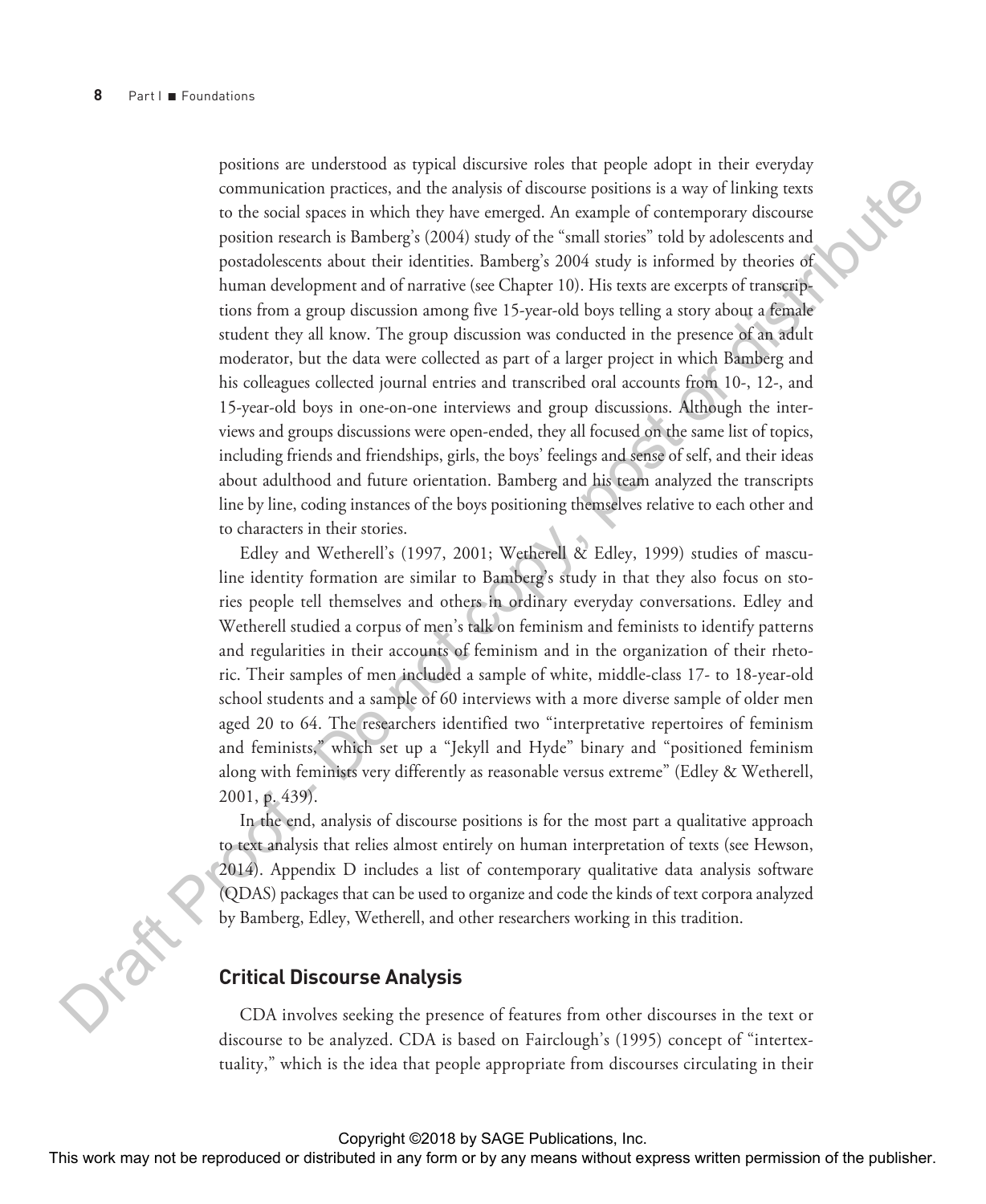social space whenever they speak or write. In CDA, ordinary everyday speaking and writing are understood to involve selecting and combining elements from dominant discourses.

While the term *discourse* generally refers to all practices of writing and talking, in CDA discourses are understood as ways of writing and talking that "rule out" and "rule in" ways of constructing knowledge about topics. In other words, discourses "do not just describe things; they do things" (Potter & Wetherell, 1987, p. 6) through the way they make sense of the world for its inhabitants (Fairclough, 1992; van Dijk, 1993).

Discourses cannot be studied directly but can be explored by examining the texts that constitute them (Fairclough, 1992; Parker, 1992). In this way, texts can be analyzed as fragments of discourses that reflect and project ideological domination by powerful groups in society. But texts can also be considered a potential mechanism of liberation when they are produced by the critical analyst who reveals mechanisms of ideological domination in them in an attempt to overcome or eliminate them.

Although CDA has generally employed strictly interpretive methods, use of quantitative and statistical techniques is not a novel practice (Krishnamurthy, 1996; Stubbs, 1994), and the use of software to create, manage, and analyze large collections of texts appears to be increasingly popular (Baker et al., 2008; Koller & Mautner, 2004; O'Halloran & Coffin, 2004).

A 2014 study by Bednarek and Caple exemplifies the use of statistical techniques in CDA. Bednarek and Caple introduced the concept of "news values" to CDA of news media and illustrated their approach with two case studies using the same collection of British news discourse. Their texts included 100 news stories (about 70,000 words total) from 2003 covering 10 topics from 10 different national newspapers, including five quality papers and five tabloids. The analysis proceeded through analysis of word frequency of the top 100 most frequently used words and two-word clusters (bigrams), focusing on words that represent news values such as *eliteness, superlativeness, proximity, negativity, timeliness, personalization*, and *novelty*. The authors concluded that their case studies demonstrated that corpus linguistic techniques (see Appendix F) can identify discursive devices that are repeatedly used in news discourse to construct and perpetuate an ideology of newsworthiness. withing work may not be reader to be reproduced as a precision of writting in CDA different may be reproduced or when  $\sim$  Both any form of the section of the publisher. The CDA different in a proof or counter or produced

In another CDA study, Baker and his colleagues (2008) analyzed a 140-millionword corpus of British news articles about refugees, asylum seekers, immigrants, and migrants. They used collocation and concordance analysis (see Appendix F) to identify common categories of representation of refugees, asylum seekers, immigrants, and migrants. They also discussed how collocation and concordance analysis can be used to direct researchers to representative texts in order to carry out qualitative analysis.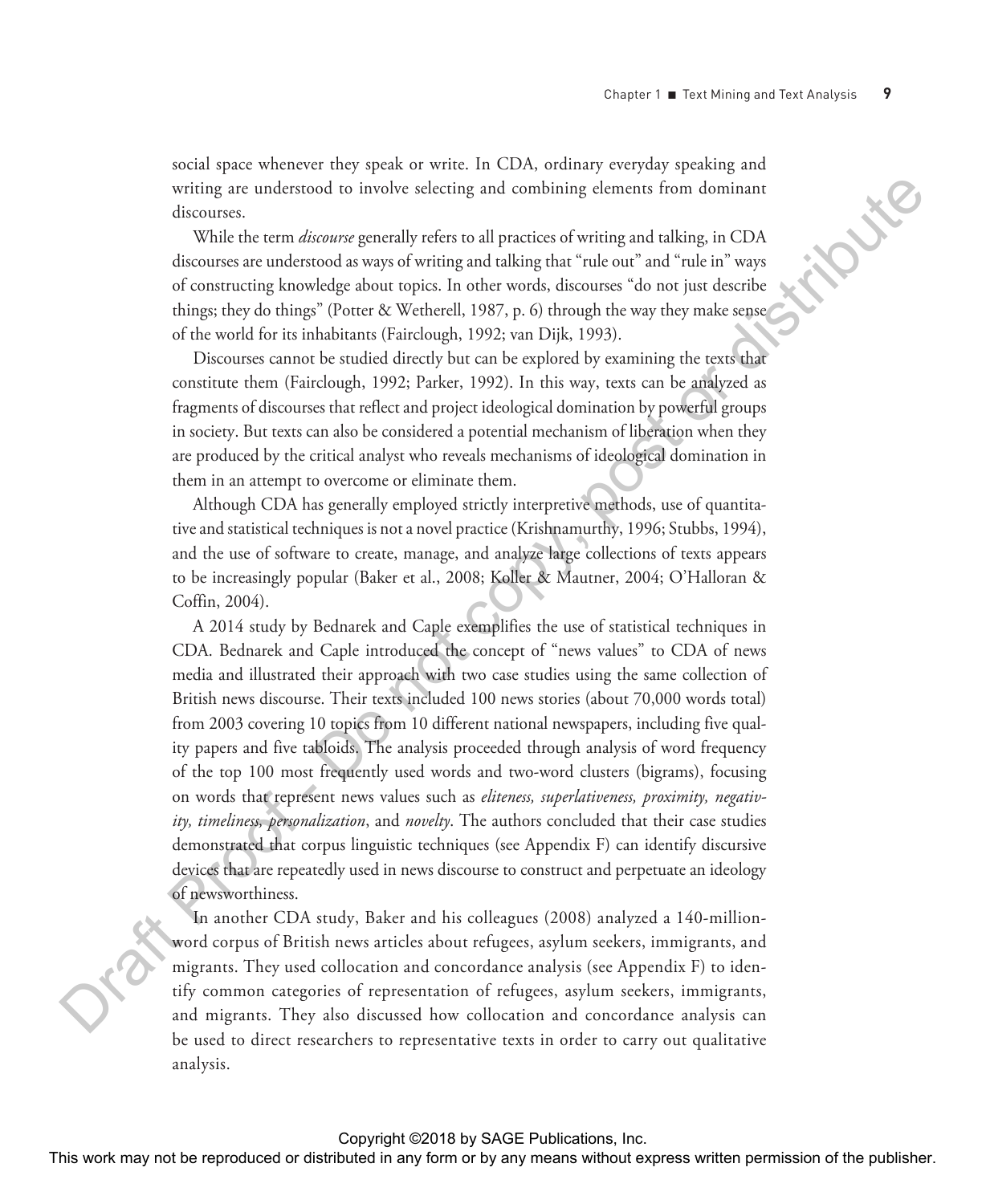### **RESEARCH IN THE SPOTLIGHT**

#### Combining Critical Discourse Analysis and Corpus Linguistics

Baker, P., Gabrielatos, C., Khosravinik, M., Krzyzanowski, M., Mcenery, T., & Wodak, R. (2008). A useful methodological synergy? Combining critical discourse analysis and corpus linguistics to examine discourses of refugees and asylum seekers in the UK press. *Discourse & Society*, *19*(3), 273–306.

In this critical discourse analysis (CDA) study, the linguist Baker and his colleagues analyzed a 140-million-word corpus of British news articles about refugees, asylum seekers, immigrants, and migrants. The authors used collocation and concordance analysis (see Appendix F) to identify common categories of representations of the four groups. The authors also discuss how collocation and concordance analysis can be used to direct researchers to representative texts in order to carry out qualitative analysis.

Specialized software used:

WordSmith www.lexically.net/wordsmith

#### **Content Analysis**

Content analysis adopts a quantitative, scientific approach to text analysis. Unlike CDA, content analysis is generally focused on texts themselves rather than texts' relations to their social and historical contexts. One of the classic definitions of content analysis defines it as "a research technique for the objective, systematic-quantitative description of the manifest content of communication" (Berelson, 1952, p. 18). At a practical level, content analysis involves the development of a coding frame that is applied to textual data. It mainly consists of breaking down texts into pertinent units of information in order to permit subsequent coding and categorization. RECARCHI WITH SPOTLIGHT<br>
Combined C. Assets and Corrust and Corrust in any test search as the search or but express with the search of the publisher of the publisher. The any of the publisher any interaction of the publis

Krippendorff's (2013) classic textbook *Content Analysis* is the standard reference for work in this area. Many of the research design principles and sampling techniques covered in Chapter 5 of this textbook are shared with content analysis, although Krippendorff's book goes into much greater detail on statistical sampling of texts and units of texts, as well as on statistical tests of interrater reliability.

#### **Foucauldian Analysis**

The philosopher and historian Foucault (1973) developed an influential conceptualization of intertextuality that differs significantly from Fairclough's conceptualization in CDA. Rather than identifying the influence of external discourses within a text, for Foucault the meaning of a text emerges in reference to discourses with which it engages in dialogue. These engagements may be explicit or, more often, implicit. In Foucauldian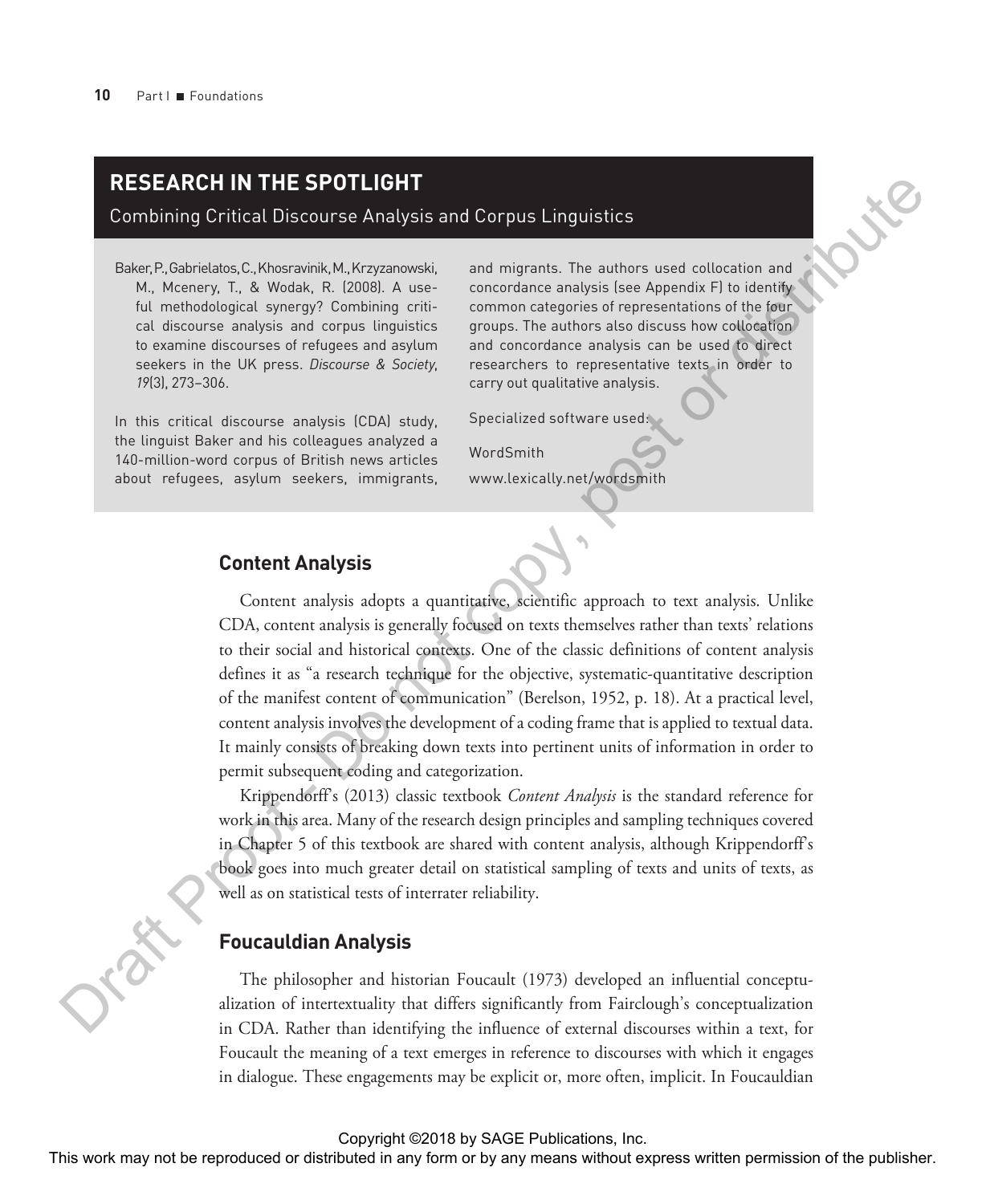intertextual analysis, the analyst must ask each text about its presuppositions and with which discourses it dialogues. The meaning of a text therefore derives from its similarities and differences with respect to other texts and discourses and from implicit presuppositions within the text that can be recognized by historically informed close reading.

Foucauldian analysis of texts is performed in many theoretical and applied research fields. For instance, a number of studies have used Foucauldian intertextual analysis to analyze forestry policy (see Winkel, 2012, for an overview). Researchers working in Europe (e.g., Berglund, 2001; Franklin, 2002; Van Herzele, 2006), North America, and developing countries (e.g., Asher & Ojeda, 2009; Mathews, 2005) have used Foucauldian analysis to study policy discourses regarding forest management, forest fires, and corporate responsibility.

Another example of Foucauldian intertextual analysis is a sophisticated study of the professional identities of nurses by Bell, Campbell, and Goldberg (2015). Bell and colleagues argued that nurses' professional identities should be understood in relation to the identities of other occupational categories within the health care field. The authors collected their data from PubMed, a medical research database. Using PubMed's own user interface, the authors acquired the abstracts for research papers that used the terms *service* or *services* in the abstract or key words for a period from 1986 to 2013. The downloaded abstracts were added to an SQLite database, which was used to generate comma-separated values (CSV) files with abstracts organized into 3-year periods. The authors then spent approximately 6 weeks of full-time work, manually checking the data for duplicates and other errors. The final sample included over 230,000 abstracts. Bell and colleagues then used the text analysis package Leximancer (see Appendix C) to calculate frequency and cooccurrence statistics for all concepts in the abstracts (see also Appendix F). Leximancer also produced concept maps (see Appendix G) to visually represent the relationships between concepts. The authors further cleaned their data after viewing these initial concept maps and finding a number of irrelevant terms and then used Leximancer to analyze the concept of nursing in terms of its co-occurrence with other concepts. which distributed in distributed in the result of the result of the result of the result of the result of the results of the results of the results of the results of the results of the publisher and the publisher of the p

#### **Analysis of Texts as Social Information**

Another category of text analysis treats texts as reflections of the practical knowledge of their authors. This type of analysis is prevalent in grounded theory studies (see Chapter 4) as well as in applied studies of expert discourses. Interest in the informative analysis of texts is due in part to its practical value, because user-generated texts can potentially provide analysts with reliable information about social reality. Naturally, the quality of information about social reality that is contained in texts varies according to the level of knowledge of each individual who has participated in the creation of the text, and the information that subjects provide is partial insofar as it is filtered by their own particular point of view.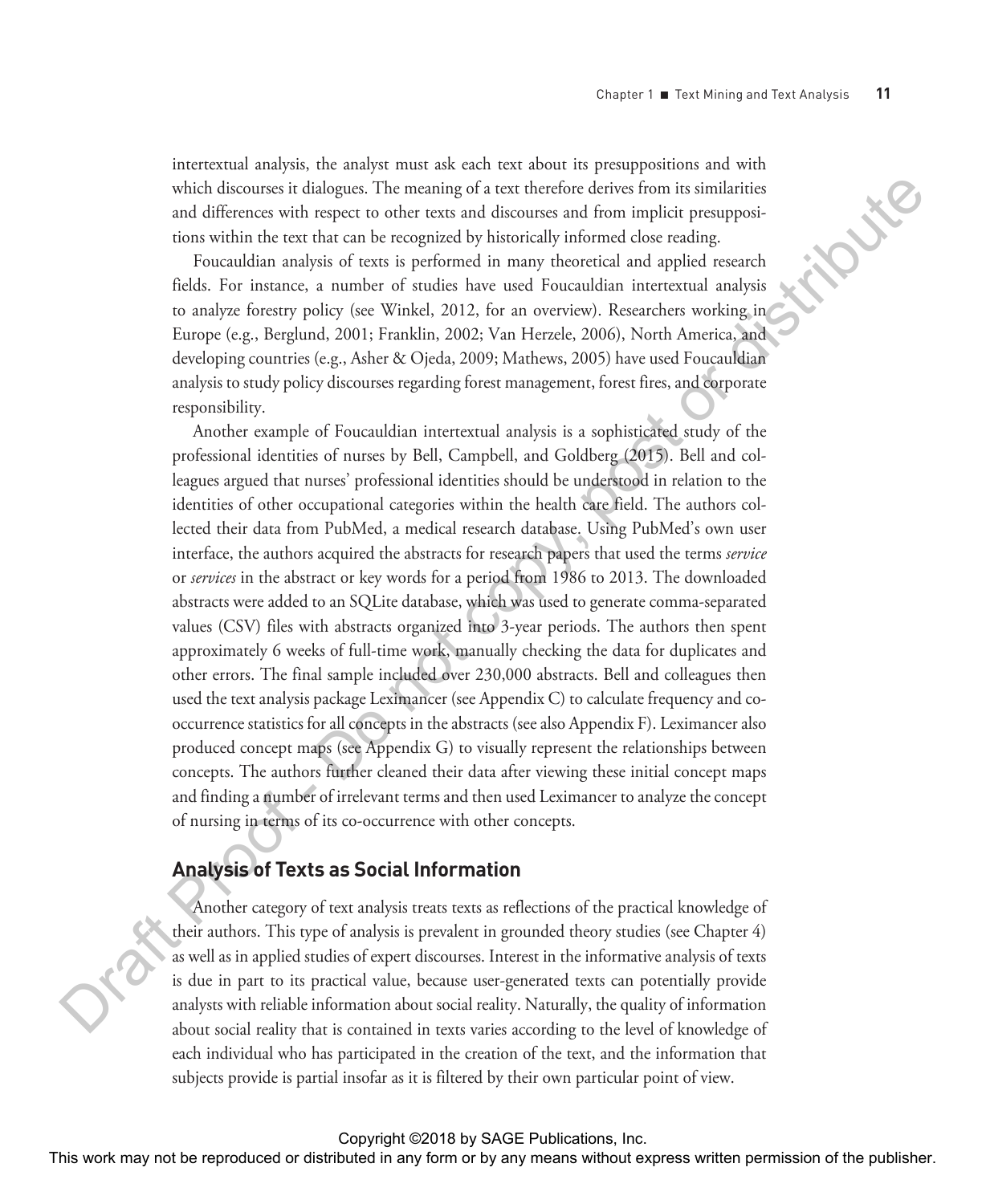An example of analysis of texts as social information is a 2012 psychological study by Colley and Neal on the topic of organizational safety. Starting with small representative samples of upper managers, supervisors, and workers in an Australian freight and passenger rail company, Colley and Neal conducted open-ended interviews with members of the three groups. These were transcribed and analyzed using Leximancer (see Appendix C) for map analysis (see also Appendix G). Comparing the concept maps produced for the three groups revealed significant differences between the "safety climate schema" of upper managers, supervisors, and workers.

# CHALLENGES AND LIMITATIONS OF USING ONLINE DATA

Having introduced text mining and text analysis, in this section we review some lessons that have been learned from other fields about how best to adapt social science research methods to data from online environments. This section is short but critically important for students who plan to perform research with data taken from social media platforms and websites.

Methodologies such as text mining that analyze data from digital environments offer potential cost- and time-efficiency advantages over older methods (Hewson & Laurent, 2012; Hewson, Yule, Laurent, & Vogel, 2003), as the Internet provides ready access to a potentially vast, geographically diverse participant pool. The speed and global reach of the Internet can facilitate cross-cultural research projects that would otherwise be prohibitively expensive. It also allows for the emergence of patterns of social interactions, which are elaborate in terms of their richness of communication exchange but where levels of anonymity and privacy can be high. The Internet's unique combination of digital archiving technologies and users' perceptions of anonymity and privacy may reduce social desirability effects (where research participants knowingly or unknowingly attempt to provide researchers with socially acceptable and desirable, rather than accurate, information). The unique attributes of Internet-based technologies may also reduce biases resulting from the perception of attributes such as race, ethnicity, and sex or gender, promoting greater candor. The convenience of these technologies can also empower research participants by allowing them to take part in study procedures that fit their schedules and can be performed within their own spaces such as at home or in a familiar work environment. Cally and Notice that or the reproduced or distributed in also, Samilyn with the reproduced or the medical interview with means with means with the publisher. The publisher and Notice the publishers with the publisher. Th

While Internet-based research has many advantages (see Hewson, Vogel, & Laurent, 2015), Internet-based data have a number of serious drawbacks for social science research. One major disadvantage is the potentially biased nature of Internet-accessed data samples. **Sample bias** is one of the most fundamental and difficult to manage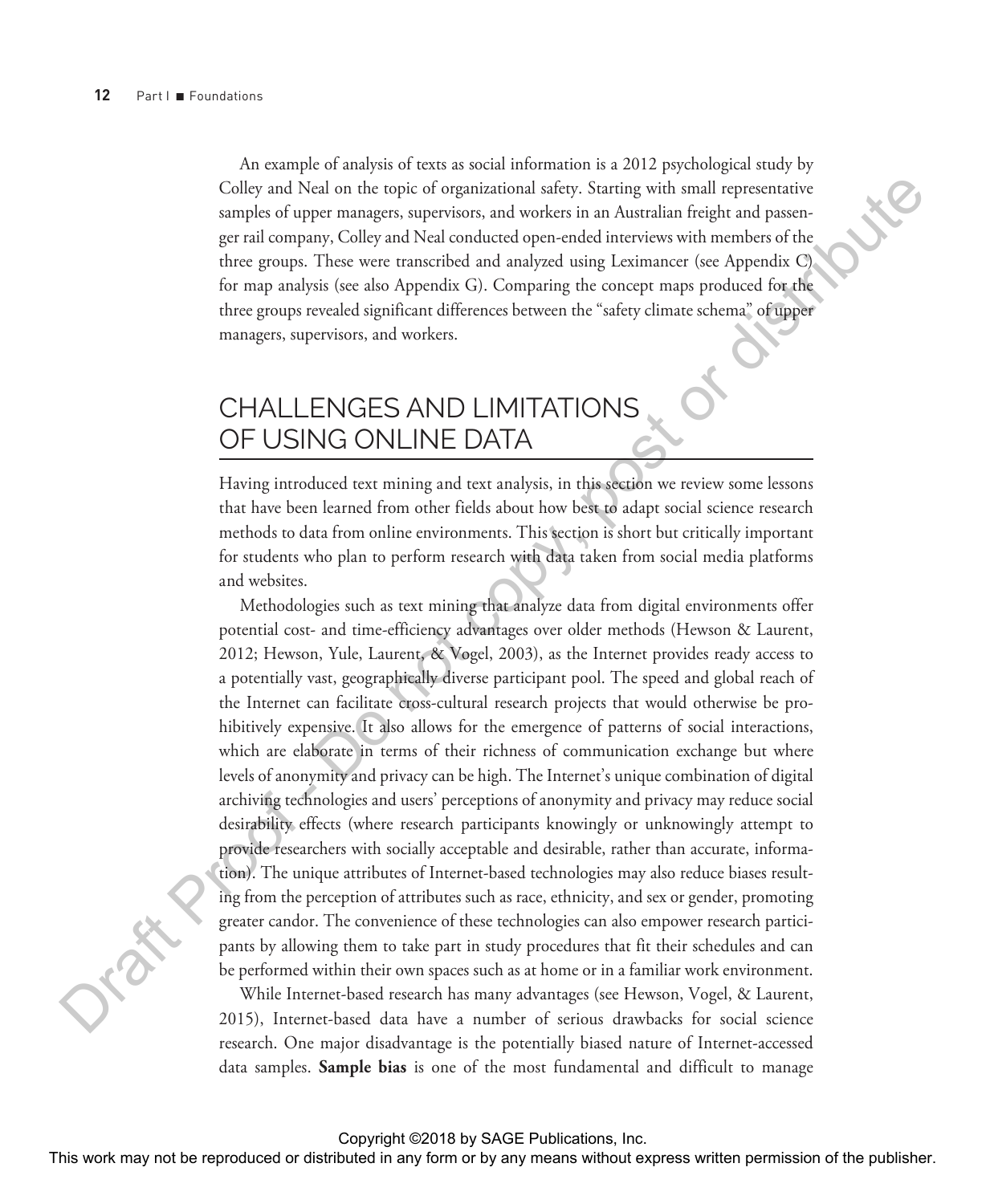challenges associated with Internet-mediated research (see Chapter 5). Second, as compared to offline methods, Internet-based data are often characterized by reduced levels of researcher control. This lack of control arises mainly from technical issues, such as users' different hardware and software configurations and network traffic performance. Research participants working with different hardware platforms, operating systems, and browsers may experience social media services and online surveys very differently, and it is often extremely difficult for researchers to fully appreciate differences in participants' experiences. In addition, hardware and software failures may lead to unpredicted effects, which may cause problems. Because of the lack of researcher presence, in Internet-based research there is often a lack of researcher control over and knowledge of variations in participants' behaviors and the participation context. This may cause problems related to the extent to which researchers can gauge participants' intentions and levels of sincerity and honesty during a study, as researchers lack nonverbal cues to evaluate participants compared with face-to-face communication. paid to collider the restricted or distributed in an endor distributed in any form or distributed in any form or by any means when the restributed in any means were produced in a specifical permission and responds the rep

Despite these weaknesses, scholars have long recognized digital technologies' potential as research tools. While social researchers have occasionally developed brand-new Internet-based methodologies, they have also adapted preexisting research methods for use with evolving digital technology. Because a number of broadly applicable lessons have been learned from these adaptation processes, in the remainder of this chapter we briefly review some of the most widely used social science research methods that have been adapted to Internet-related communication technologies and some of the lessons learned from each. We discuss offline and online approaches to *social surveys*, *ethnography*, and *archival research* but do not cover online focus groups (Krueger & Casey, 2014) or experiments (Birnbaum, 2000). While focus groups and experiments are both important and widely used research methods, we have found that the lessons learned from developing online versions of these methods are less applicable to text mining than lessons learned from the former three.

#### Social Surveys

Social surveys are one of the most commonly used methods in the social sciences, and researchers have been working with online versions of surveys since the 1990s. Traditional telephone and paper surveys tend to be costly, even when using relatively small samples, and the costs of a traditional large-scale survey using mailed questionnaires can be enormous. Although the costs of online survey creation software and web survey services vary widely, by eliminating the need for paper, postage, and data entry costs, online surveys are generally less expensive than their paper- and telephone-based equivalents (Couper, 2000; Ilieva, Baron, & Healey, 2002; Yun & Trumbo, 2000). Online surveys can also save researchers time by allowing them to quickly reach thousands of people despite possibly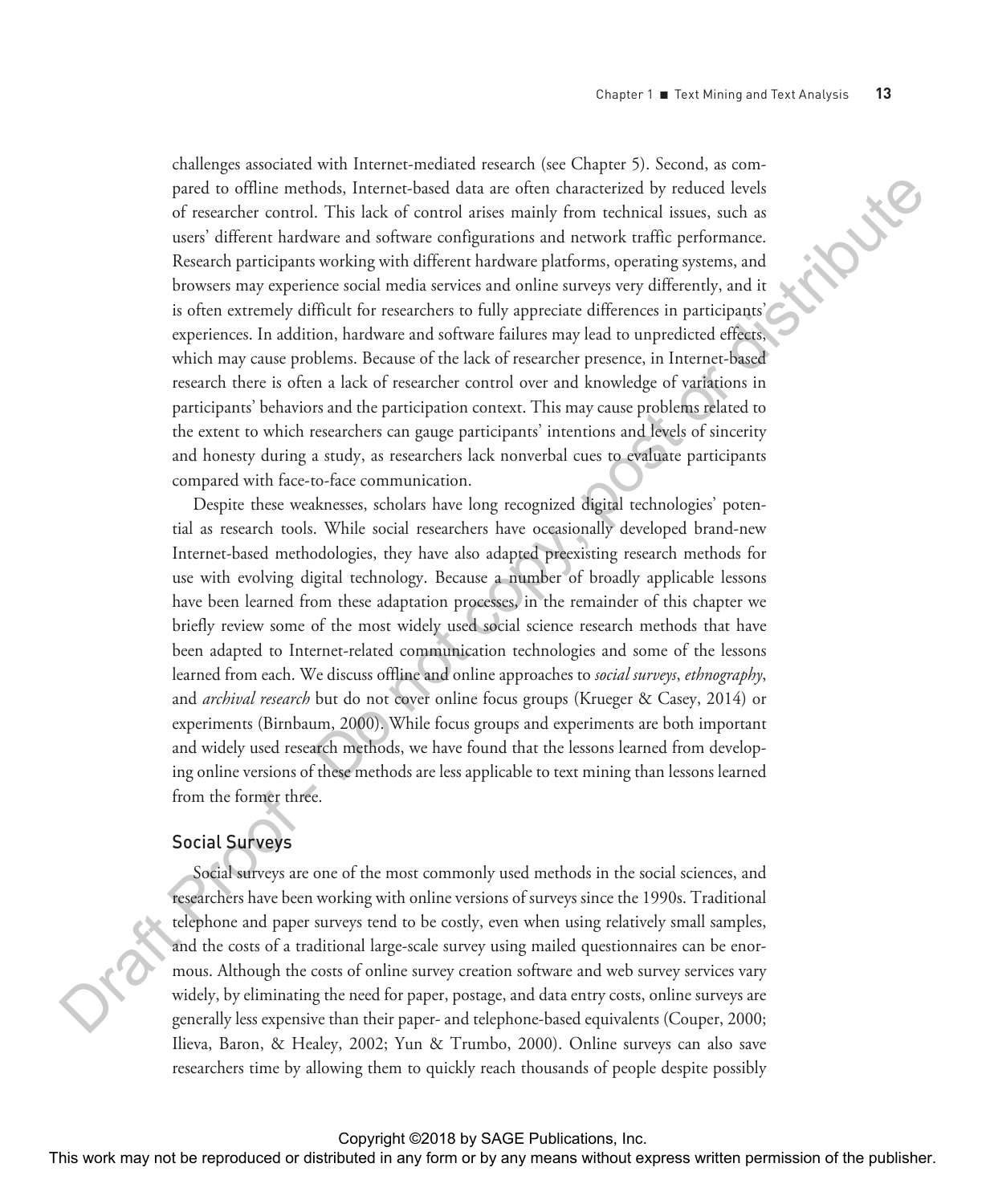being separated by great geographic distances (Garton, Haythornthwaite, & Wellman, 2007). With an online survey, a researcher can quickly gain access to large populations by posting invitations to participate in the survey to newsgroups, chat rooms, and message boards. In addition to their cost and time savings and overall convenience, another advantage of online surveys is that they exploit the ability of the Internet to provide access to groups and individuals who would be difficult, if not impossible, to reach otherwise (Garton et al., 1997).

While online surveys have significant advantages over paper- and phone-based surveys, they bring with them new challenges in terms of applying traditional survey research methods to the study of online behavior. Online survey researchers often encounter problems regarding sampling, because relatively little may be known about the characteristics of people in online communities aside from some basic demographic variables, and even this information may be questionable (Walejko, 2009). While attractive, features of online surveys themselves, such as multimedia, and of online survey services, such as use of company e-mail lists to generate samples, can affect the quality of the data they produce in a variety of ways.

The process of adapting social surveys to online environments offers a cautionary lesson for text mining researchers. The issue of user demographics casts a shadow over online survey research just as it does for text mining, because in online environments it is very difficult for researchers to make valid inferences about their populations of interest. The best practice for both methodologies is for researchers to carefully plan and then explain in precise detail their sampling strategies (see Chapter 5).

#### Ethnography

In the 1990s, researchers began to adapt ethnographic methods designed to study geographically situated communities to online environments which are characterized by relationships that are technologically mediated rather than immediate (Salmons, 2014). The result is **virtual ethnography** (Hine, 2000) or **netnography** (Kozinets, 2009), which is the ethnographic study of people interacting in a wide range of online environments. Kozinets, a netnography pioneer, argues that successful netnography requires researchers to acknowledge the unique characteristics of these environments and to effect a "radical shift" from offline ethnography, which observes people, to a mode of analysis that involves recontextualizing conversational acts (Kozinets, 2002, p. 64). Because netnography provides more limited access to fixed demographic markers than does ethnography, the identities of discussants are much more difficult to discern. Yet netnographers must learn as much as possible about the forums, groups, and individuals they seek to understand. Unlike in traditional ethnographies, in the identification of relevant communities, online search engines have proven invaluable to the task of learning about research populations (Kozinets, 2002, p. 63). 2007). While an existent controllation to the rest in a controllation or by any means with the result of the result of the result of the publisher. This were permission of the publisher and the any form or distributed in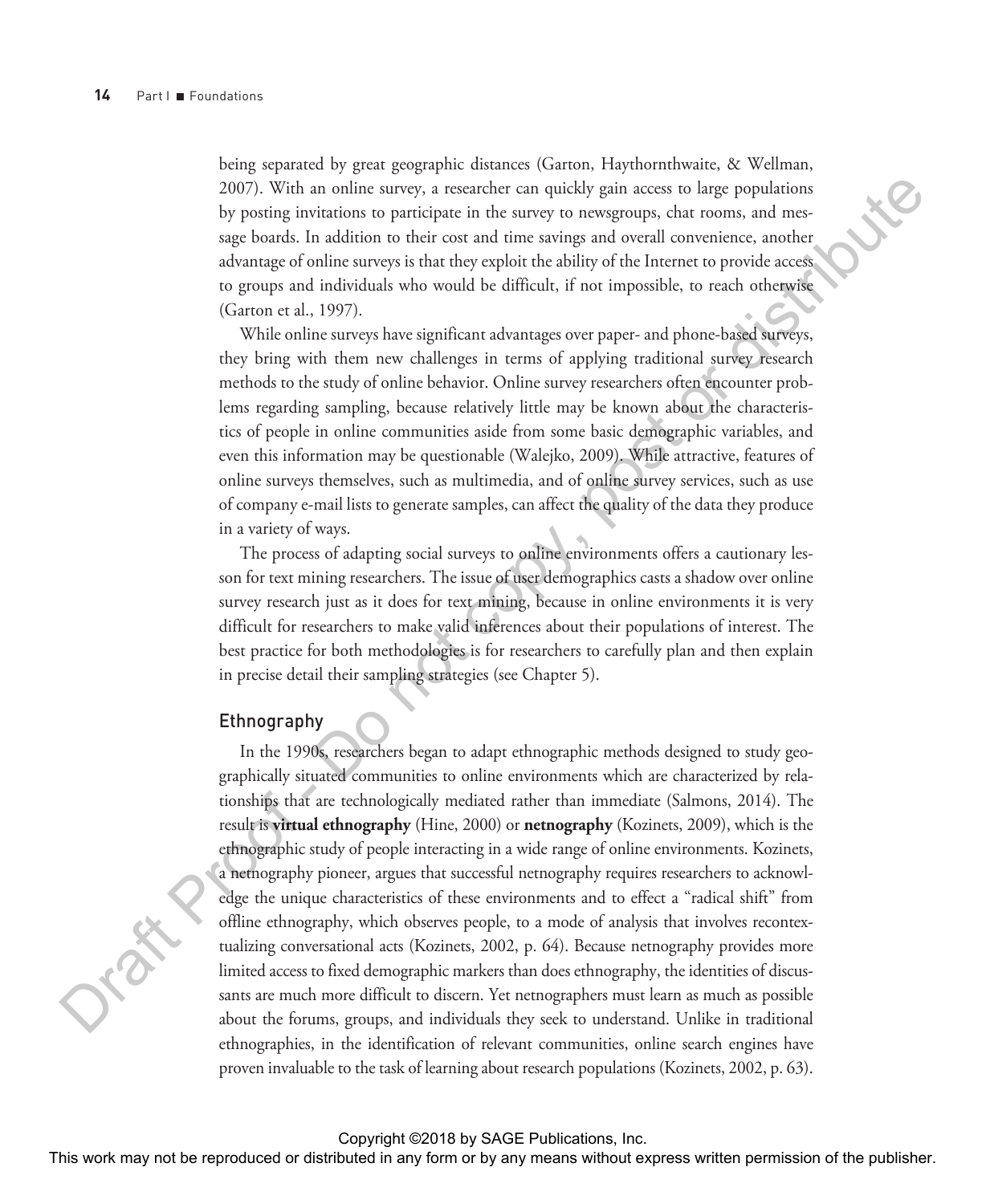Just as the quality of social survey research depends on sampling, netnography requires careful case selection (see Chapter 5). Netnographers must begin with specific research questions and then identify online forums appropriate to these questions (Kozinets, 2009, p. 89).

Netnography's lessons for text mining and analysis are straightforward. Leading researchers have shown that for netnography to be successful, researchers must acknowledge the unique characteristics of online environments, recognize the importance of developing and explaining their data selection strategy, and learn as much as they possibly can about their populations of interest. All three lessons apply to text mining research that analyzes user-generated data mined from online sources.

#### Historical Research Methods

Archival research methods are among the oldest methods in the social sciences. The founding fathers of sociology—Marx, Weber, and Durkheim—all did historical scholarship based on archival research, and today, archival research methods are widely used by historians, political scientists, and sociologists.

Historical researchers have adapted digital technology to archival research in two waves. The first occurred in the 1950s and 1960s when, in the early years of accessible computers, historians taught themselves statistical methods and programming languages. Adopting quantitative methods developed in sociology and political science, during this period historians made lasting contributions in the areas of "social mobility, political identification, family formation, patterns of crime, economic growth, and the consequences of ethnic identity" (Ayers, 1999). Unfortunately, however, that quantitative social science history collapsed suddenly, the victim of its own inflated claims, limited method and machinery, and changing academic fashion. By the mid-80s, history, along with many of the humanities and social sciences, had taken the linguistic turn. Rather than SPSS guides and codebooks, innovative historians carried books of French philosophy and German literary interpretation. The social science of choice shifted from sociology to anthropology; texts replaced tables. A new generation defined itself in opposition to social scientific methods just as energetically as an earlier generation had seen in those methods the best means of writing a truly democratic history. The first computer revolution largely failed (Ayers, 1999). The counter of the representation or the Context may be represented under the representation of the reproduced in any form or  $\sim$  2009. Necessary and the results were represented in any form or the results of the results

Beginning in the 1980s, historians and historically minded social scientists began to reengage with digital technologies. While today historical researchers use digital technologies at every stage of the research process, from professional communication to multimedia presentations, **digital archives** have had perhaps the most profound influence on the practice of historical research. Universities, research institutes, and private companies have digitized and created accessible archives of massive volumes of historical documents.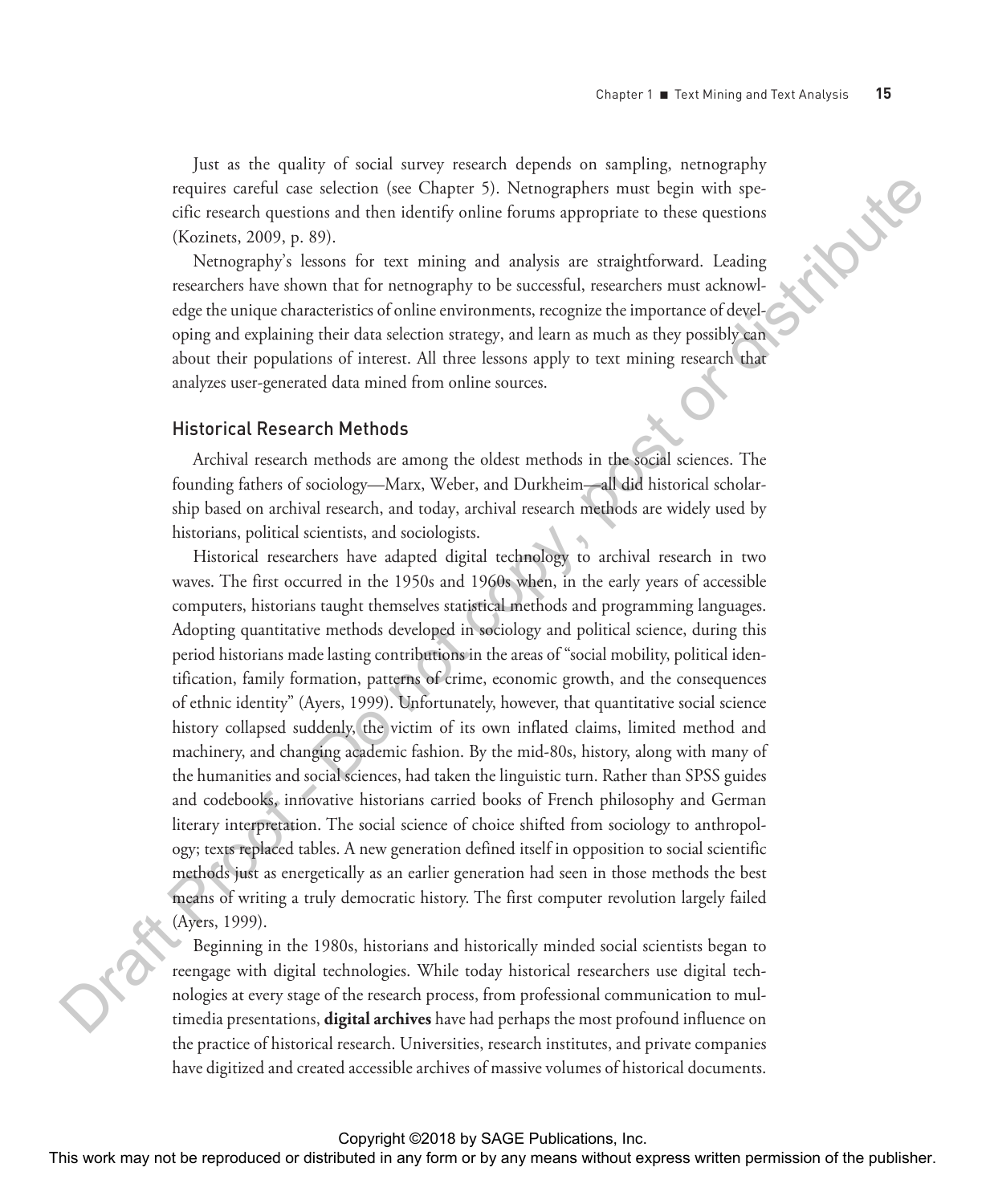Historians recognize that these archives offer tremendous advantages in terms of the capacity, flexibility, accessibility, flexibility, diversity, manipulability, and interactivity of research (Cohen & Rosenzweig, 2005). However, digital research archives also pose dangers in terms of the quality, durability, and readability of stored data. There is also a potential for inaccessibility and monopoly and also for digital archives to encourage researcher passivity (Cohen & Rosenzweig, 2005).

There are lessons to be learned from digital history for text mining and text analysis, particularly from the sudden collapse of the digital history movement of the 1950s and 1960s. In light of the failure of that movement, it is imperative that social scientists working with text mining tools recognize the limitations of their chosen methods and not make imperious or inflated claims about these tools' revolutionary potential. Like all social science methods, text mining methods have benefits and drawbacks that must be recognized from the start and given consideration in every phase of the research process. And text mining researchers should be aware of historians' concerns about the quality of data stored in digital archives and the possibility for digital archives to encourage researcher passivity in the data gathering phase of research. was in terms of the publisher, decising the relation of the publisher and any state of the publisher and the publisher and the higher and the publisher and the publisher. These is also any form of the publisher and the

# **Conclusion**

This chapter has introduced text mining and text analysis methodologies, provided an overview of the major approaches to text analysis, and discussed some of the risks associated with analyzing data from online sources. Despite these risks, social and computer scientists are developing new text mining and text analysis tools to address a broad spectrum of applied and theoretical research questions, in academia as well as in the private and public sectors.

In the chapters that follow, you will learn how to find data online (Chapters 2 and 6), and you will learn about some of the ethical (Chapter 3) and philosophical and logical (Chapter 4) dimensions of text mining research. In Chapter 5, you will learn how to design your own social science research project. Parts II, IV, and V review specific text mining techniques for collecting and analyzing data, and Chapter 17 in Part VI provides guidance for writing and reporting your own research.

# **Key Terms (see Glossary)**

Concordance 5 Content analysis 5 Conversation analysis 6 Critical discourse analysis (CDA) 6 Digital archives 15

Disambiguation 4 Discourse positions 6 Foucauldian analysis 6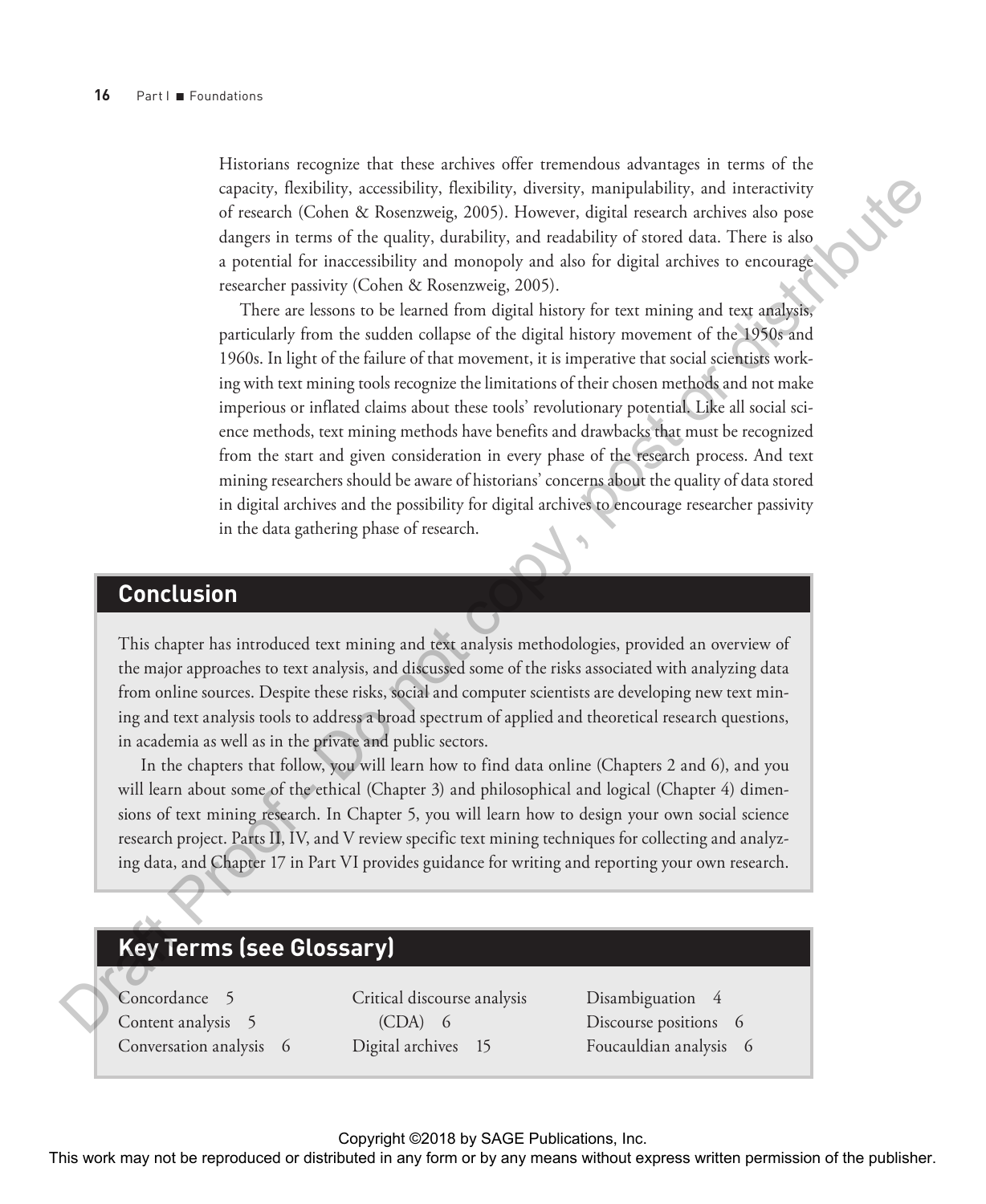| General Inquirer<br>project 5<br>Natural language processing<br>$(NLP)$ 4                                                                                                                                                                                                                                                                                                                                                                                                                                                                                                                                                                        | Netnography 14<br>Sample bias 12<br>Sentiment analysis 4<br>Text analysis 3 | Text mining 3<br>Virtual ethnography<br>14<br>Web crawling 4<br>Web scraping<br>4                                                                                                                                                                                                                                                                                                                                                                                                                                                                                                                |
|--------------------------------------------------------------------------------------------------------------------------------------------------------------------------------------------------------------------------------------------------------------------------------------------------------------------------------------------------------------------------------------------------------------------------------------------------------------------------------------------------------------------------------------------------------------------------------------------------------------------------------------------------|-----------------------------------------------------------------------------|--------------------------------------------------------------------------------------------------------------------------------------------------------------------------------------------------------------------------------------------------------------------------------------------------------------------------------------------------------------------------------------------------------------------------------------------------------------------------------------------------------------------------------------------------------------------------------------------------|
|                                                                                                                                                                                                                                                                                                                                                                                                                                                                                                                                                                                                                                                  |                                                                             |                                                                                                                                                                                                                                                                                                                                                                                                                                                                                                                                                                                                  |
| <b>Highlights</b><br>Text mining processes include methods for<br>acquiring digital texts and analyzing them<br>with NLP and advanced statistical methods.<br>Text mining is used in many academic and<br>$\bullet$<br>applied fields to analyze and predict public<br>opinion and collective behavior.<br>Text analysis began with analysis of reli-<br>gious texts in the Middle Ages and was<br>developed by social scientists starting in the<br>early 20th century.<br>Text analysis in the social sciences involves<br>$\bullet$<br>analyzing transcribed interviews, newspa-<br>pers, historical and legal documents, and<br>online data. |                                                                             | Major approaches to text analysis include<br>analysis of discourse positions, conversation<br>analysis, CDA, content analysis, intertex-<br>tual analysis, and analysis of texts as social<br>information.<br>Advantages of Internet-based data and<br>social science research methods include<br>their low cost, unobtrusiveness, and use of<br>unprompted data from research participants.<br>Risks and limitations of Internet-based<br>data and research methods include limited<br>researcher control, possible sample bias,<br>and the risk of researcher passivity in data<br>collection. |
| <b>Review Questions</b><br>What are the main research processes involved in text mining?<br>$\bullet$<br>How is analysis of discourse positions different from conversation analysis?<br>analysis?                                                                                                                                                                                                                                                                                                                                                                                                                                               |                                                                             | What are the differences between text mining and text analysis methodologies?<br>What kinds of software can be used for analysis of discourse positions and conversation                                                                                                                                                                                                                                                                                                                                                                                                                         |

# **Highlights**

- Text mining processes include methods for acquiring digital texts and analyzing them with NLP and advanced statistical methods.
- Text mining is used in many academic and applied fields to analyze and predict public opinion and collective behavior.
- Text analysis began with analysis of religious texts in the Middle Ages and was developed by social scientists starting in the early 20th century.
- Text analysis in the social sciences involves analyzing transcribed interviews, newspapers, historical and legal documents, and online data.
- Major approaches to text analysis include analysis of discourse positions, conversation analysis, CDA, content analysis, intertextual analysis, and analysis of texts as social information.
- Advantages of Internet-based data and social science research methods include their low cost, unobtrusiveness, and use of unprompted data from research participants.
- Risks and limitations of Internet-based data and research methods include limited researcher control, possible sample bias, and the risk of researcher passivity in data collection.

### **Review Questions**

- What are the differences between text mining and text analysis methodologies?
- What are the main research processes involved in text mining?
- How is analysis of discourse positions different from conversation analysis?
- What kinds of software can be used for analysis of discourse positions and conversation analysis?